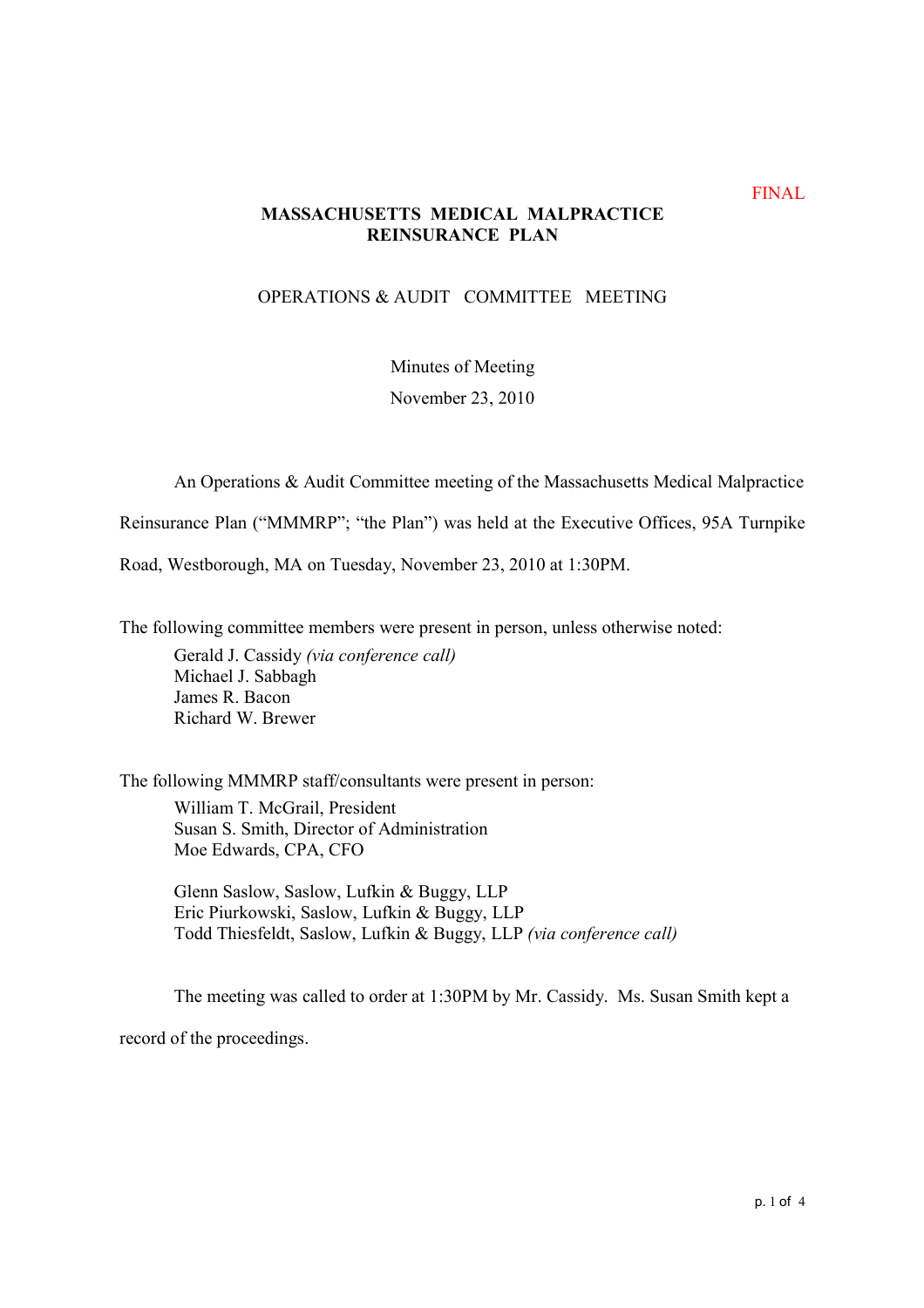#### 1. Minutes of Meeting

The minutes to the previous meeting dated May 6, 2010 had been distributed. A **motion** was made by Mr. Sabbagh and duly seconded by Mr. Brewer to approve the minutes as presented. The motion was voted unanimously.

#### 2. Review of Proposed Budget

A printed copy of the 2011 Budget was distributed and is included with these minutes. Mr. Edwards reviewed the budget with the committee. He noted that total premium earned was \$2.1M and assumed losses paid were \$6M. Mr. Cassidy questioned the assumed LAE paid figure of \$125K, and Mr. Edwards replied that there was an error and it will be corrected. Mr. Edwards then reviewed underwriting expenses, and explained that he is now working full-time for HMIC and is on their payroll and covered by their benefits. As a result, his MMMRP salary is now reflected under Service Contract Expense. Therefore, Service Contract Expenses have increased, while Personnel Expenses have decreased. Mr. McGrail added that Conferences and Seminars went down due to the fact that the Annual Meeting is not planned to be held at The International in 2011. Mr. Edwards explained that actuarial expenses have decreased due to the fact that the Plan believes they will only need one reserve study this year, so there will not be the expense of the mid-year study. Mr. Bacon questioned the increase in legal expenses. Mr. McGrail and Mr. Edwards replied this was due to the review of the Plan's structure as well as the legal review of HIPAA requirements and its applicability to the Plan. Mr. McGrail also noted that actual Directors Fees may increase in 2011 from actual FY10 as he would like to rewrite the Plan and Rules of Operations. This effort is expected to require more meetings which will have an impact on Directors Fees. Mr. Edwards then reviewed the Investment Income section. He noted that we are estimating a \$5M return for 2010, and most likely a similar return for 2011, but that it is still too early to determine. A **motion** was made by Mr. Sabbagh and duly seconded by Mr. Brewer to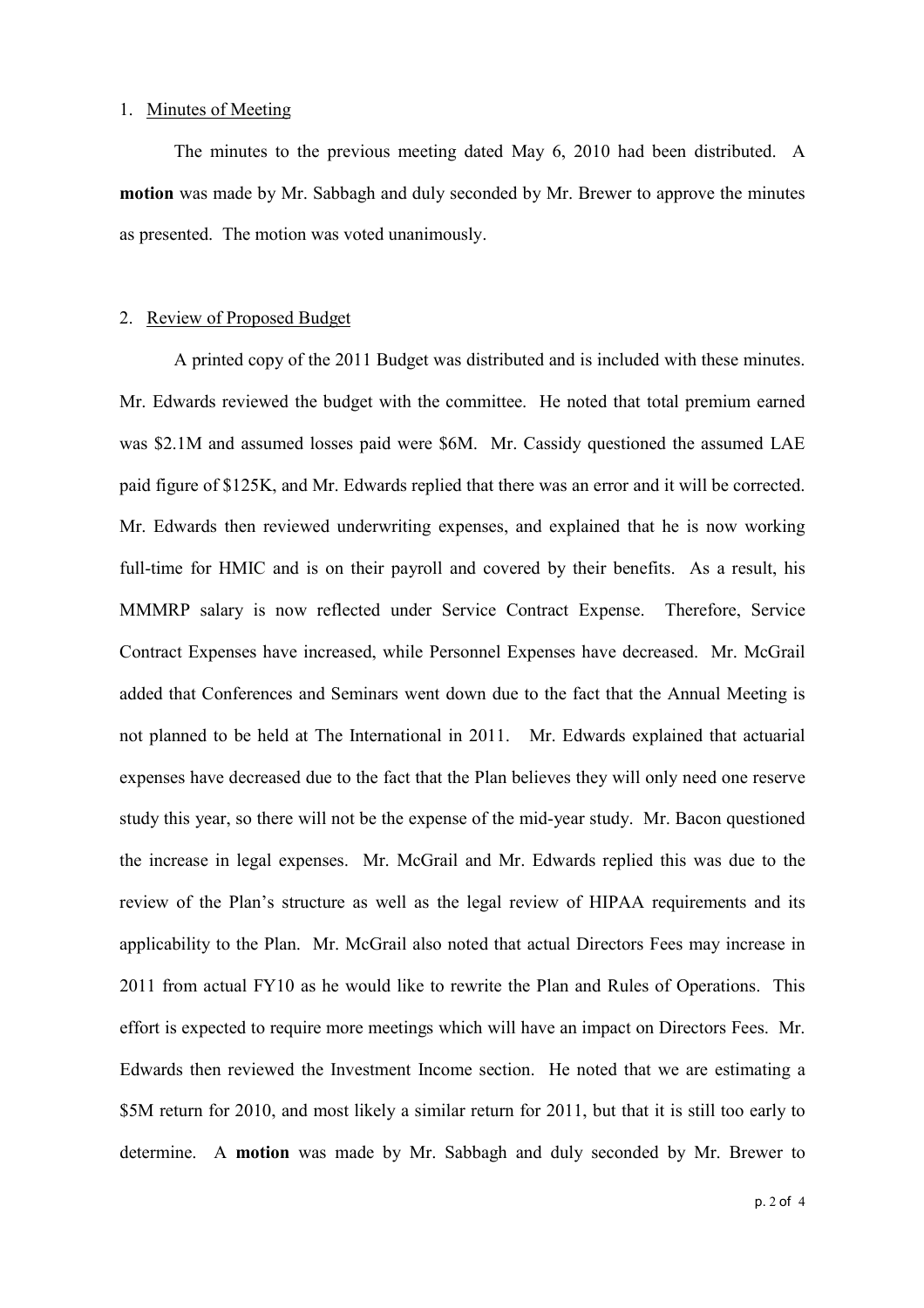approve to recommend to the Governing Committee that the Budget be accepted as presented. Mr. Cassidy noted that the Assumed Loss Adjustment Expenses paid portion of the budget needs to be updated. Mr. Edwards will update the figures and distribute to committee members. The motion was voted unanimously.

#### 3. Auditor Engagement Letter

Glenn Saslow, Eric Piurkowski and Todd Thiesfeldt from Saslow, Lufkin & Buggy, LLP introduced themselves and stated that they would be reviewing audit plans for 2011. They distributed an Agenda and a Timeline, and copies of both are included with these minutes. Mr. Saslow first reviewed the mandatory five-year rotation and explained that Mr. Thiesfeldt would be the first audit partner. In addition, he noted that Eric Piurkowski will continue to work on the audit, adding that Eric Lothian has relocated to Arkansas. Mr. Piurkowski then reviewed the audit team for next year, noting that he would be the Senior Audit Manager, Urzula would be an Audit Senior and Lauryn Cifuentes would be Audit Staff. Mr. Saslow then gave Mr. McGrail two copies of the Engagement Letter for his review and signature. He noted that the fees reflect a cost of living increase of less than 3%, and that there had been some minor tweaks to the letter as well as the removal of indemnification provisions. Mr. McGrail will review the letter after the meeting and get back to SL&B with any questions, or with a signed copy. He reviewed the timeline of the audit process and stated that they will present their report at the May Annual Meeting. Lastly, he reviewed the Audit Risk Areas (cash, salaries, benefits, investments, loss reserves, income taxes and revenue risk retention). Mr. Saslow then provided an overview of Financial Reporting in the U.S. and stated that SL&B is studying the impact and implications of possible changes.